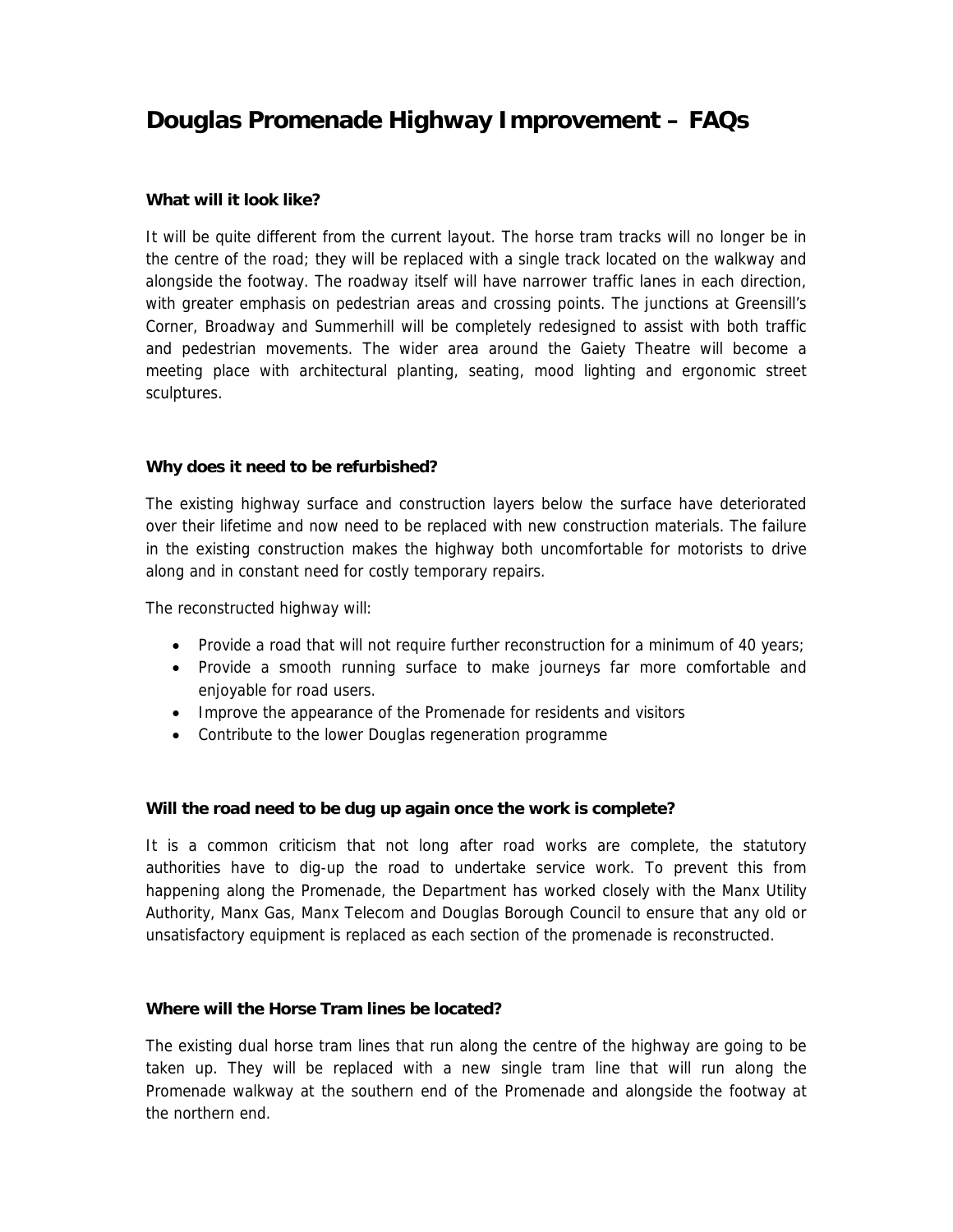The new location of the tram line will have several advantages over their current location:-

- It will be safer for passengers accessing and exiting the tram
- The tram will have its own dedicated corridor
- Traffic flow on the highway will not be restricted by the slow moving tram
- The tram journey will be a much more pleasurable experience for passengers

#### **Why can't the horse tram lines stay in the highway?**

Throughout its life, the horse tram has operated in the centre of the Promenade highway. Over recent and past years, new and more onerous health and safety regulations have been introduced regarding the operation of heritage railways and tramways. Due to its age and continued operation, the horse tram has been able to claim 'grandfather rights' in respect of some regulations which may have required the tram to be operated differently. However as the tram lines need be taken up and replaced (in their current location or elsewhere), the current health and safety guidance will need to be adhered to. This would make locating the lines in the centre of a busy highway very onerous and difficult to achieve.

In addition, as the highway is due to be reconstructed over a number of years, this will mean the new horse tram line would be out of operation until all the works were complete, which is a situation neither the Department nor Douglas Borough Council wants.

#### **Will cyclists still be able to use the walkway once the trams are relocated?**

Yes. The Promenade walkway will be a space that is shared between pedestrians, cyclists and the horse tram. The corridor the horse tram will travel along will be clearly defined by the tram lines themselves as well as a different coloured surface. When the horse tram is not running, pedestrians and cyclist alike will be encouraged to utilise the whole width of the walkway, including the tram corridor.

# **Will the Promenade highway and walkway look better after the work is complete?**

Yes. The Department are taking this opportunity to use more natural stone paving material (similar to that used on Phase 1 of the work, near the Jubilee clock) to enhance the appearance of the footways and re-establish the Promenade as the gateway to the Island's capital.

#### **Are the sea defences being improved as part of the work?**

No. The Department is currently investigating how to improve sea defences, not only in Douglas but around other key coastal areas. Whilst there are no plans to include any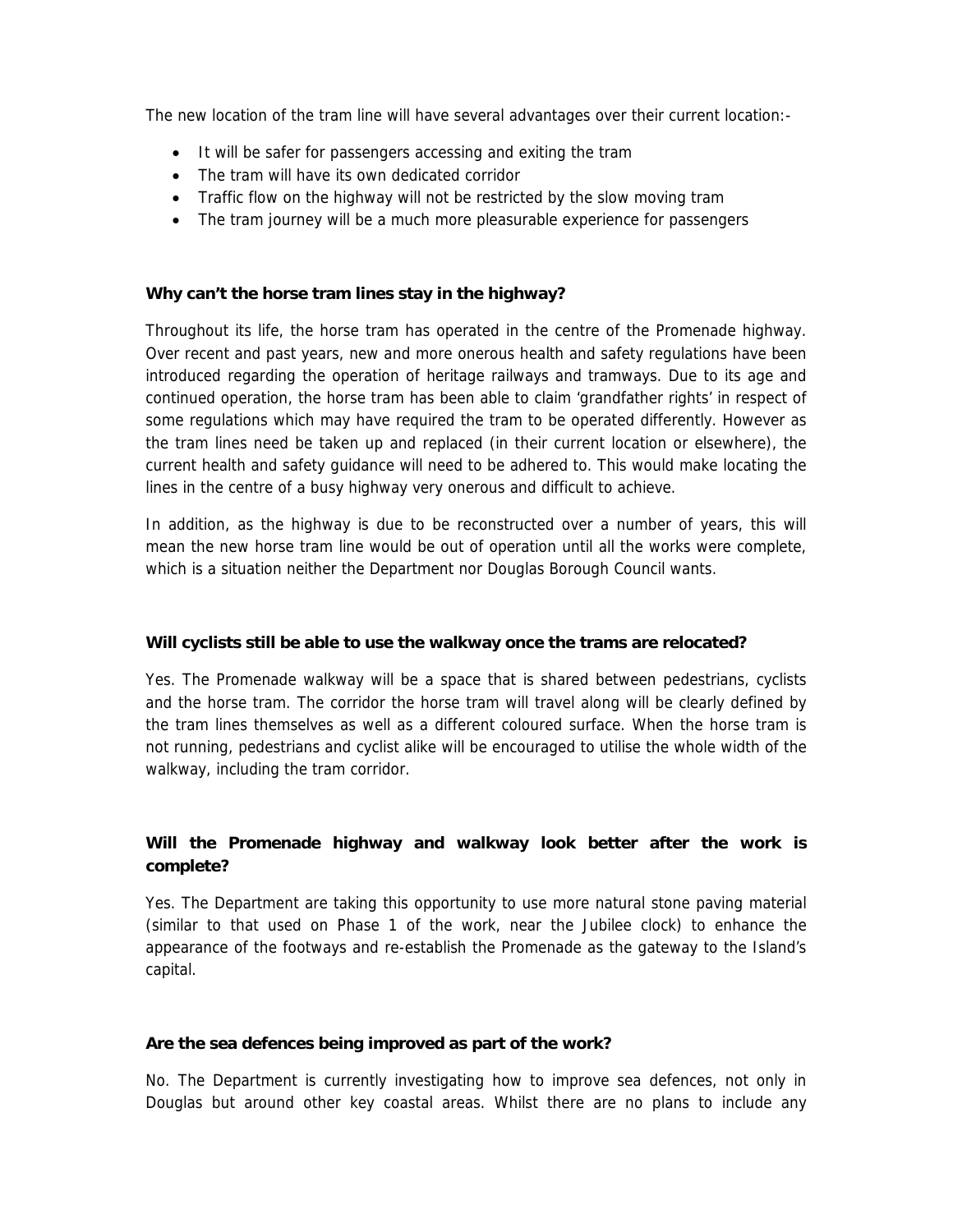proposed sea defence work as part of this scheme, a dedicated strip of land between the War Memorial and the Queens Gardens has been kept available for a new sea defence wall to be built at a future date if required.

#### **Will car parking spaces be lost once the scheme is complete?**

The Department has endeavoured to maintain as many car parking spaces as possible. Overall, there will be a small reduction in parking numbers; however in the areas where parking is more sought after (such as Loch Promenade), echelon parking has been included on both sides of the road to help maintain or increase parking numbers.

## **How long will the work take to finish?**

The Department intends to start construction work in November 2015 (this is subject to both planning approval and Tynwald approval). The work will be done in a number of managed phases in order to minimise disruption to the public and reduce the need for lengthy and complicated traffic management. The whole scheme should be complete within five years, including the installation of the new tram line.

## **Will there be any disruption during the construction of the work?**

Yes. As with any major highway improvement scheme, traffic flow will be disrupted both on approach and through any areas of work. The Department will try to ensure the disruption to the public is kept to an absolute minimum. However safety for both construction workers and the travelling public is paramount to the Department. Therefore, as and when required, traffic flow on the promenade will be controlled using speed reduction measures including narrow lanes, temporary traffic signals and/or one-way flow.

# **After the works are complete, will my journey time along the promenade increase or decrease?**

Journey times along the promenade are expected to similar once the scheme is complete. Vehicle speeds are expected to be lower due to the new road layout and modern design techniques.

This will be achieved by:

- Removing traffic signals and reducing the 'stop-start' effect these have on journeys
- Introducing an environment that encourages vehicle drivers to adopt slower speeds throughout the length of the promenade.